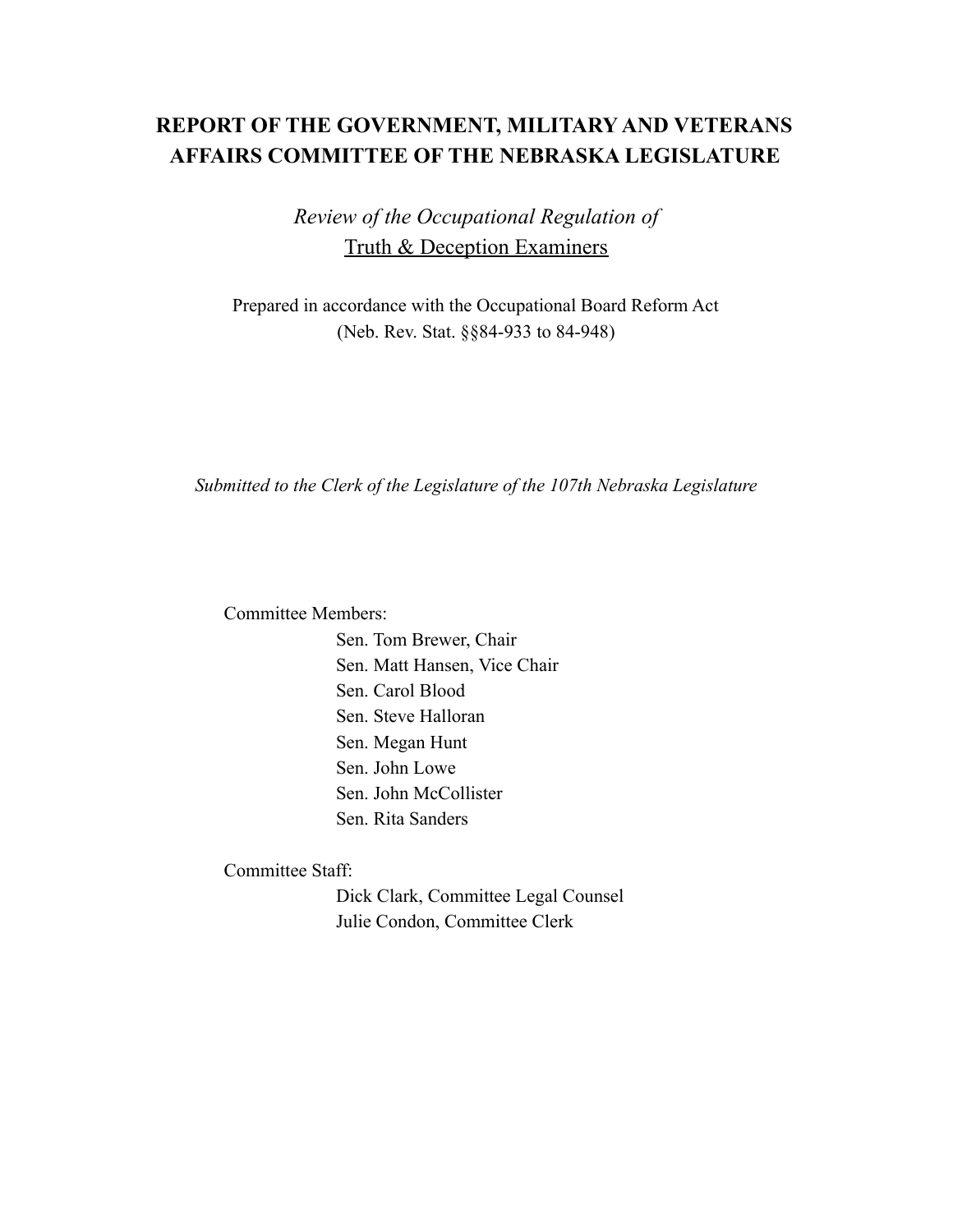#### **SUMMARY**

In 1980, the Nebraska Legislature sent Legislative Bill 485, the Licensing of Truth and Deception Examiners Act (hereafter, "the Act"), to Governor Charlie Thone to be signed into law. Senator Dave Newell was chair of the Miscellaneous Subjects Committee and introduced LB 485 in 1979 as a committee bill. The bill received no opposition at hearing on April 4, 1979, and was placed on General File with amendments by a committee vote of 6–2. After the committee amendment was initially voted down on General File, a compromise amendment was successful and the bill was advanced. It was returned from Final Reading to Select File for a specific amendment and subsequently passed by the Legislature for approval by the governor.

The Act is codified at Neb. Rev. Stat. §§81-1901 through 81-1936. These sections have been amended infrequently: eight bills have revised these sections of law in the forty-one years since enactment of the Act.<sup>1</sup> Of these changes, some were harmonizing changes, *e.g.*, relating to bills modifying the Administrative Procedures Act or the original enactment of the Nebraska Uniform Limited Liability Company Act. Other changes were to adjust license fee amounts. One bill, LB 860 (2012), reduced the training requirements for certain license applicants.

The Act was intended "to regulate all persons who purport to be able to detect deception or to verify truth of statements through the use of instrumentation, such as lie detectors, polygraphs, deceptographs, psychological stress evaluators, or voice analyzers."<sup>2</sup> Persons subject to licensure under the act include polygraph examiners<sup>3</sup> and voice analysis examiners.<sup>4</sup> These examiners may either be classified as public examiners<sup>5</sup> (examiners working in an official role for a public agency) or as private examiners<sup>6</sup> (examiners working in any other capacity). The Act also contains requirements for examiner interns who are undergoing training.<sup>7</sup>

In order to obtain an examiner license, the applicant must meet the following requirements:

> 1. Hold a baccalaureate degree from an accredited institution or four years of relevant experience

*Government, Military and Veterans Af airs Committee of the Nebraska Legislature*

<sup>&</sup>lt;sup>1</sup> Laws 1982, LB 928; Laws 1983, LB 447; Laws 1988, LB 352; Laws 1993, LB 121; Laws 1997, LB 752; Laws 2021, LB 860; and Laws 2020, LB 910.

<sup>2</sup> Neb. Rev. Stat. §81-1902.

<sup>3</sup> Neb. Rev. Stat. §81-1908.

<sup>4</sup> Neb. Rev. Stat. §81-1910.

<sup>5</sup> Neb. Rev. Stat. §81-1913.

<sup>6</sup> Neb. Rev. Stat. §81-1912.

<sup>7</sup> Neb. Rev. Stat. §§ 81-1919.

*<sup>2021</sup> OBRA Report — Truth and Deception Examiners*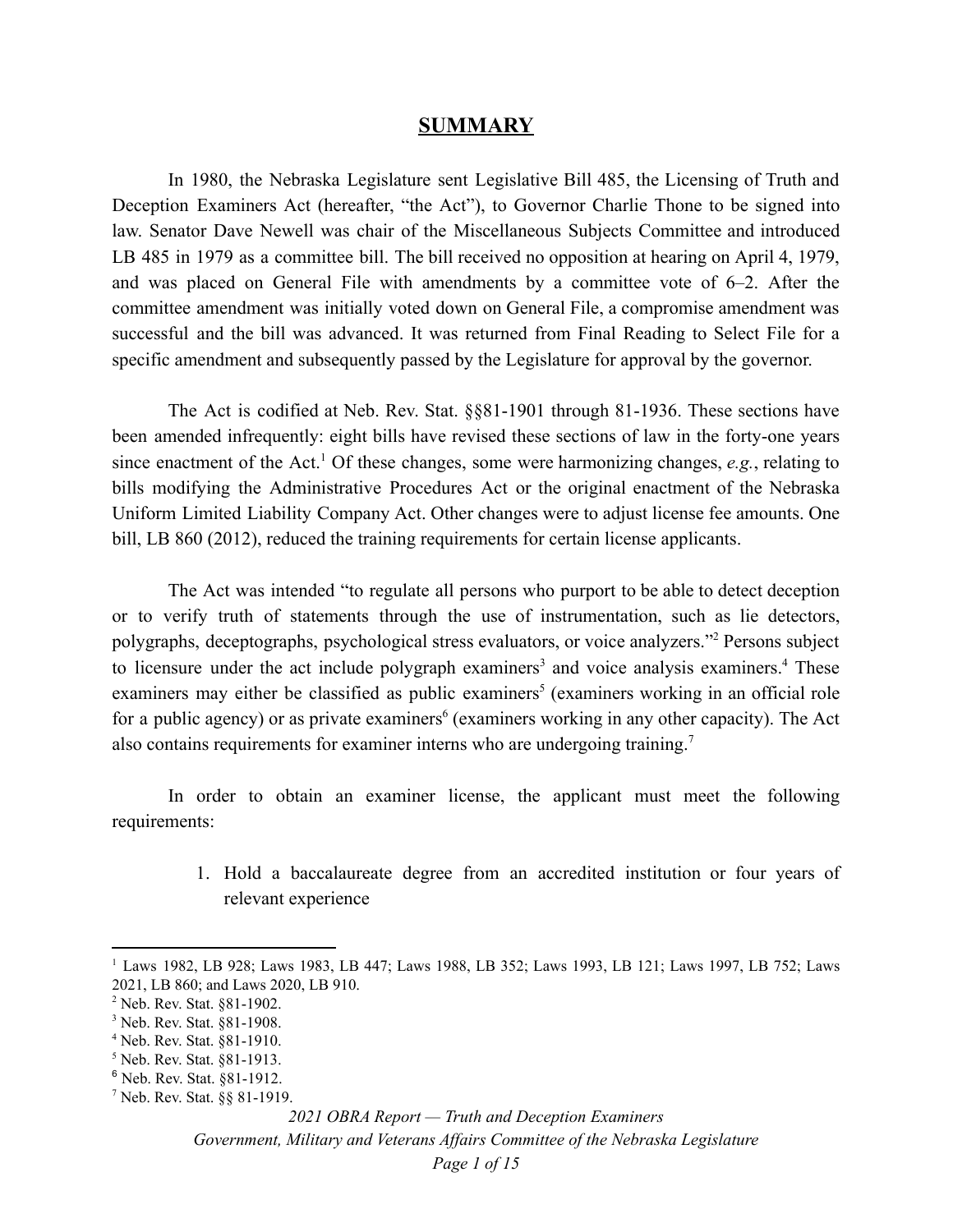- 2. Complete the required course of study from either the National Institute for Truth Verification (250 hours) or the National Association of Computer Voice Stress Analysts (60 hours)
- 3. Suitably complete one-year internship, including personal administration of at least 40 supervised examinations
- 4. Not be under sentence for a felony in the preceding five years
- 5. No prior felony or misdemeanor convictions involving moral turpitude
- 6. Payment of a \$50 licensing fee
- 7. Fingerprint-based criminal history check
- 8. Seventy percent or more correct responses on a two-hour written examination administered by the Secretary of State

After collecting data on the occupational regulation of Truth and Deception Examiners and applying the statutory standard of review under the Occupational Board Reform Act (OBRA), it is the finding of this report that the registration scheme imposed on such persons by the Act is not the "least restrictive regulation necessary to protect [...] from undue risk of present, significant, and substantiated harms that clearly threaten or endanger the health, safety, or welfare of the public when competition alone is not sufficient."<sup>8</sup>

It is the recommendation of this report that the licensure requirements of the Act be repealed in their entirety, while preserving the employment law protections in the Act as currently codified.

<sup>8</sup> Neb. Rev. Stat. §84-946.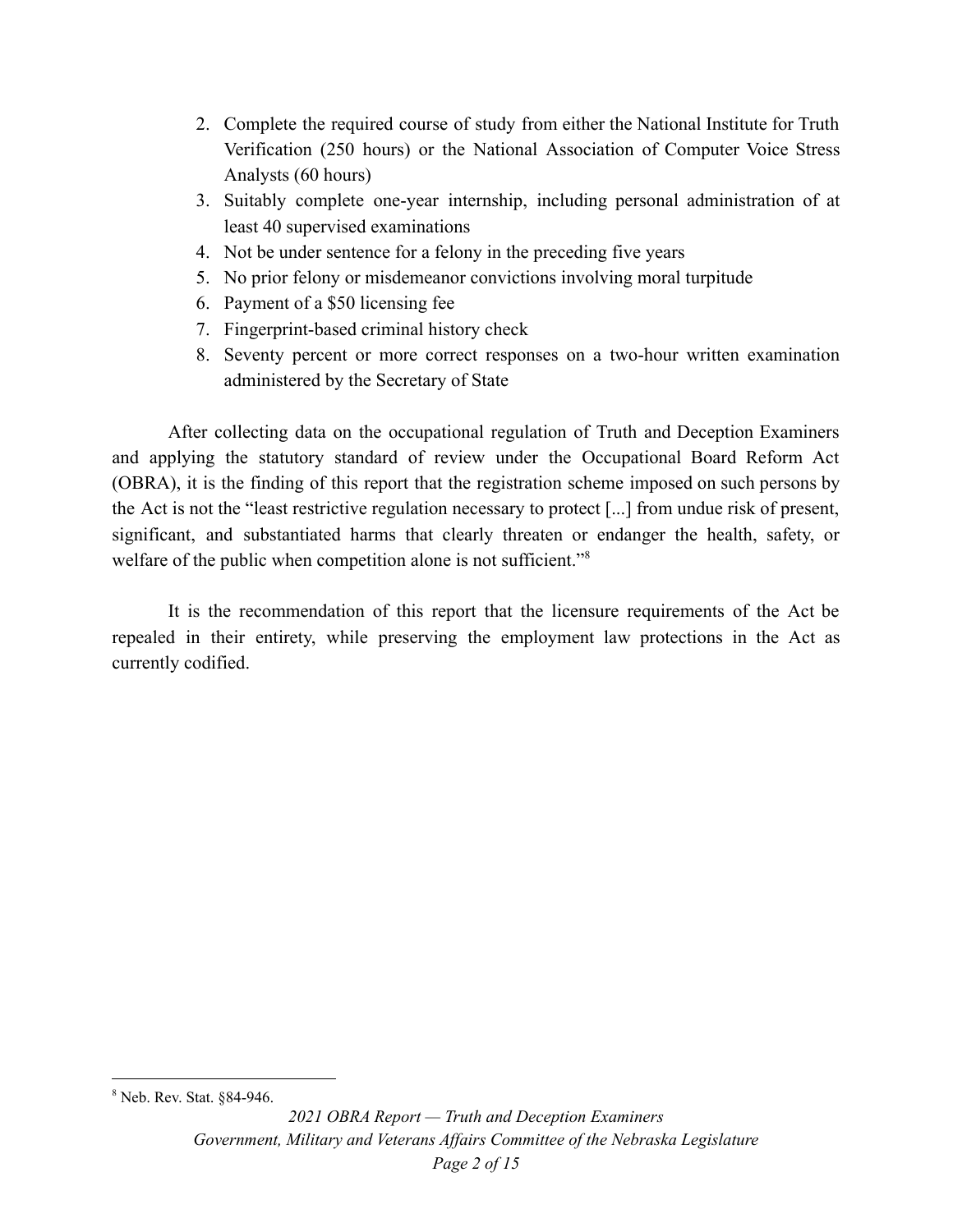## **PROGRAM OPERATIONS DATA**

Licensure of truth and deception examiners under the Act is a duty assigned by the Legislature to the Secretary of State. Application and renewal fees received by the Secretary are remitted to the Treasurer for credit to the Secretary of State Cash Fund under Neb. Rev. Stat. § 81-1921. On July 26, 2021, committee staff submitted its OBRA survey request to Ms. Colleen Byelick, Chief Deputy and General Counsel to Secretary of State Bob Evnen. The committee received the Secretary's prompt response on September 29, 2021.

The Secretary's survey response indicated that there were at that time 54 professionals regulated under the Act. During the five-year reporting period, there were eight licenses issued, no license revocations, no license denials, and no penalties assessed for violations of the Act.

The Secretary administers the program with the advice of the Truth and Deception Advisory Board, which is comprised of nine members, including four polygraph examiners, four voice stress examiners, and the Secretary as chair. The Board held no meetings over the course of the five-year reporting period covered by this report.

The licensing program under the Act is housed in the Secretary of State's Licensing Division, which has two support staff and had an annual budget of \$351,278 in the 2020–2021 fiscal year. In addition to administering licenses pursuant to the Act, the Secretary also utilizes appropriated resources to conduct other licensure activities assigned to that office by statute, including, e.g., the licensure of private detectives.

*(The Secretary of State's full survey response is attached below as Appendix A.)*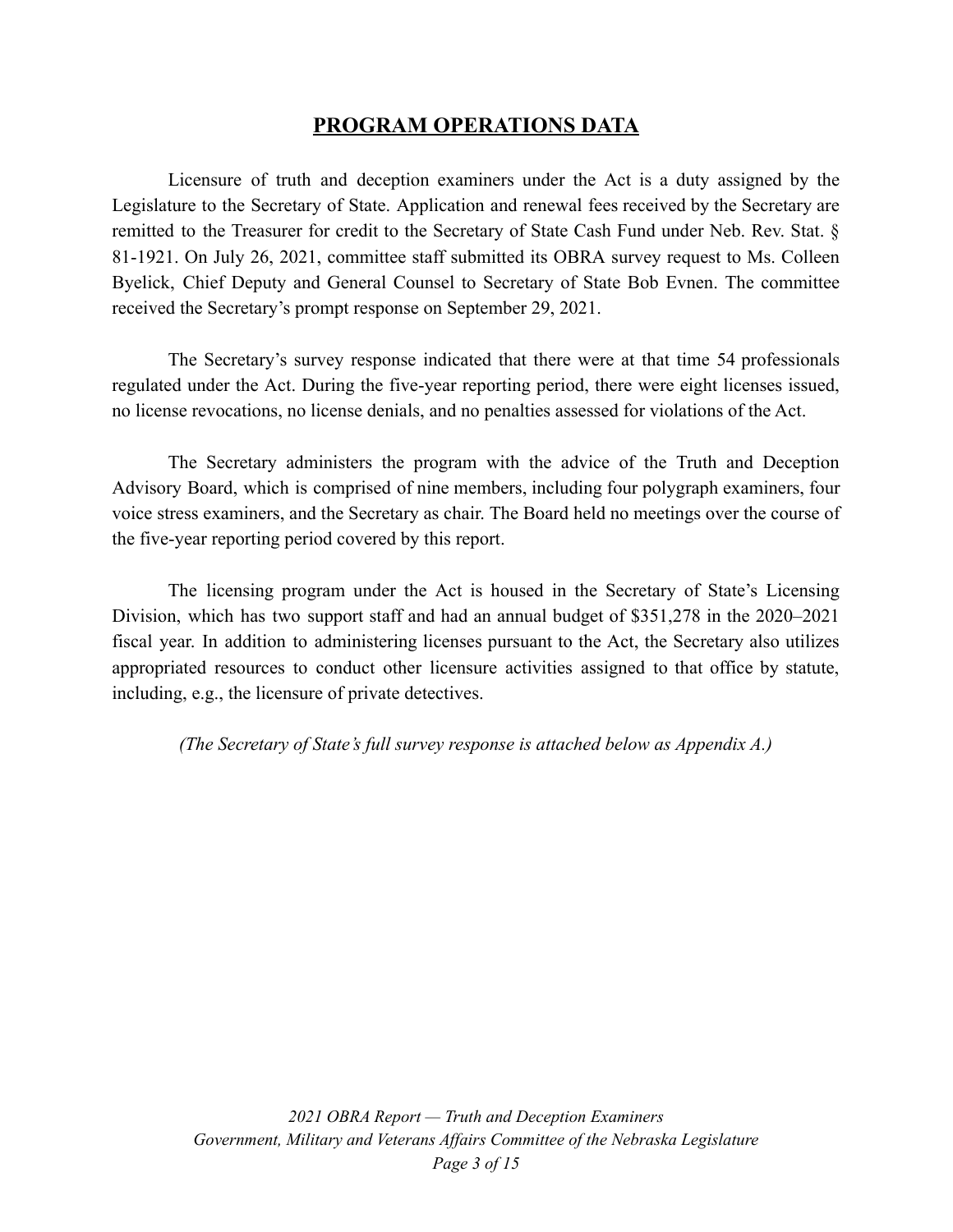### **COMPARISON WITH REGULATIONS IN OTHER STATES**

States requiring licensure for polygraph examiners and voice stress examiners are in the minority nationally. According to information provided to the committee by the Secretary,<sup>9</sup> twenty-two other states require licensure for polygraph examiners, $\frac{10}{10}$  and fifteen other states require licensure of voice stress examiners.<sup>11</sup> Application and renewal fees vary widely across the states that maintain licensure programs, from a low of \$15 in Vermont to a high of \$620 in Nevada. Nebraska's \$50 licensing fee<sup>12</sup> is lower than the fee in most states requiring a license.

At a February 3, 2021 hearing of the Government, Military and Veterans Affairs Committee on Senator Mike Groene's LB 50, the Committee heard testimony from Lincoln County Sheriff Jerome Kramer asserting that Nebraska's requirement that a voice stress examiner applicant have completed forty supervised examinations was far more onerous than other states and made acquisition of a license practically impossible.

On May 19, 2021, the committee introduced an interim study resolution, LR 225, in order to receive information from the Secretary of State and interested members of the public relating to the Act and the committee's analysis of the act under OBRA. Testifiers asserted that the supervised examinations requirement and educational requirements for voice stress examiners in particular exceeded those in other states.

The Secretary's response noted that Texas ended its polygraph examiner license program in September of this year.<sup>13</sup>

*Government, Military and Veterans Af airs Committee of the Nebraska Legislature*

<sup>9</sup> *See* Appendix A.

<sup>&</sup>lt;sup>10</sup> States requiring licensure of polygraph examiners include: AL, AR, IL, IN, IA, KY, ME, MI, MS, NV, NM, NC, ND, OK, OR, SC, SD, TN, UT, VT, VA, and WV.

<sup>&</sup>lt;sup>11</sup> States requiring licensure of voice stress examiners include: AR, NV, NM, NC, ND, OK, OR, SC, SD, TN, UT, VT, VA, and WV. Additionally, IL requires a license only for voice stress examiners employed by law enforcement agencies.

 $12$  433 Neb. Admin. Code, ch. 1,  $§010.01B$ 

<sup>&</sup>lt;sup>13</sup> Texas House Bill 1560 became effective September 1, 2021.

*<sup>2021</sup> OBRA Report — Truth and Deception Examiners*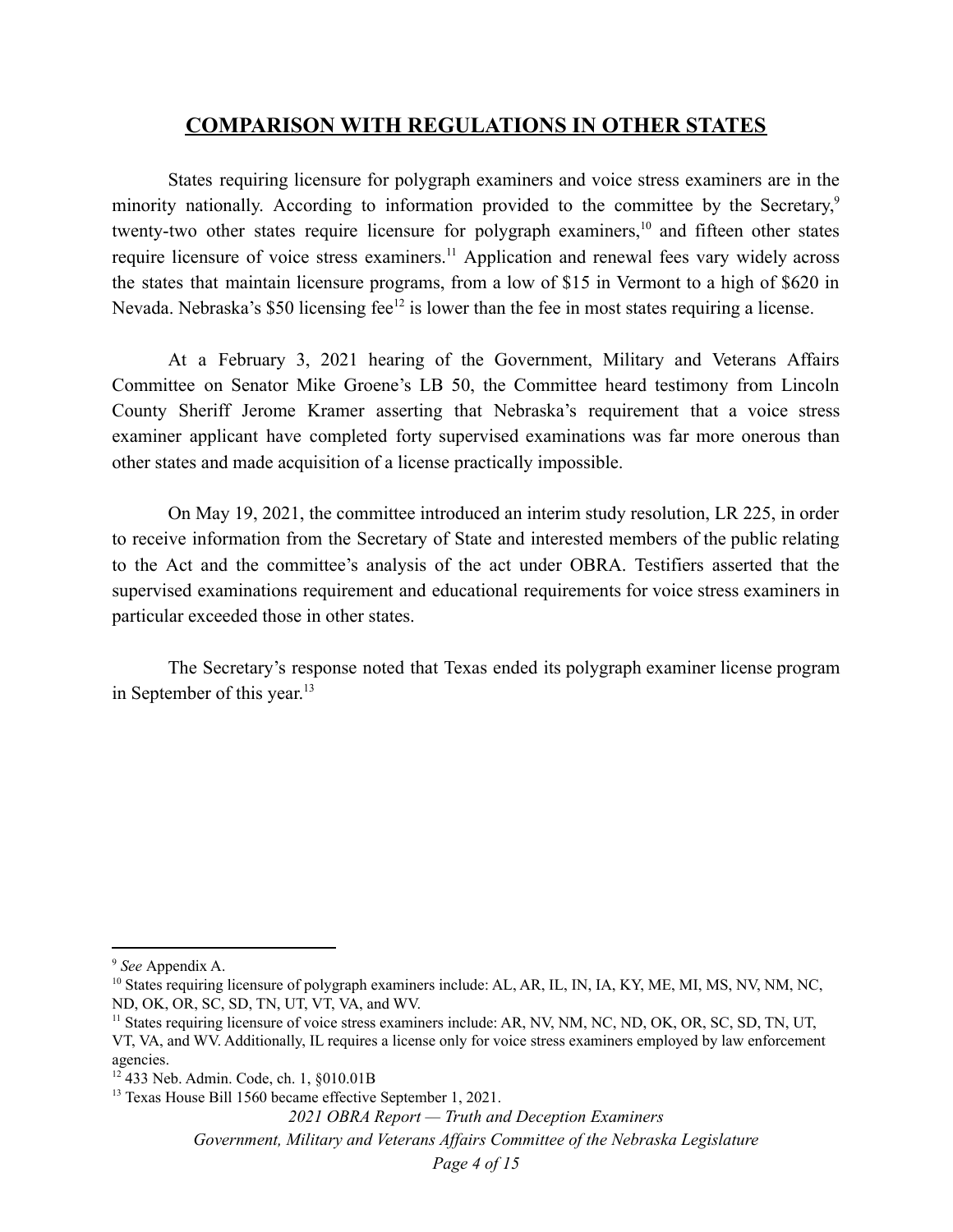# **REVIEW OF BASIC ASSUMPTIONS UNDERLYING CREATION OF THE OCCUPATIONAL REGULATIONS**

According to the Secretary's survey response, the basic purpose of the Act is "To regulate all persons who purport to be able to detect deception or to verify truth of statements through the use of instrumentation, such as lie detectors, polygraphs, deceptographs, psychological stress evaluators, or voice analyzers." That survey response mirrors the legislative intent language memorialized in section 2 of the Act.<sup>14</sup>

At the committee's interim study hearing, Mr. Tom Gorgen testified at the request of the committee. Mr. Gorgen holds Voice Stress Examiner's License No. 1 in Nebraska, and he has been a member of the advisory board since its creation in 1981. He described his work with Senator Dave Newell and others in crafting the original version of the Act. He pointed out that in 1988 the United States Congress enacted the Employee Polygraph Protection Act which effectively prohibited private businesses from using polygraph testing and voice stress testing for most employment purposes. Mr. Gorgen noted that the 1980 Nebraska law provided similar protections for employees.

According to Mr. Gorgen, the federal law change resulted in a "significant reduction" of private examiner applications: by his recollection, only two have been submitted in the last two decades. In written materials provided to the committee, Mr. Gorgen said, "Do I believe this law has served a purpose and benefited Nebraskans? Yes, I do. But as you can see in my opinion the original reasons for developing this law no longer exist."

There is another factor to consider besides the freedom of people to work in their chosen occupational field: whether the licensure of truth and deception examiners may cause members of the public, government agencies, or others to place undue weight on the value of polygraph and voice stress examinations. It appears that since the mid-20th Century heyday of technologically assisted truth and deception examination, psychological science has increasingly moved to a consensus view that polygraph and other "lie detector tests" are unsound measures of truthfulness.<sup>15</sup> Insofar as a "license" may be seen as the imprimatur of the state on a professional, a state license to engage in pseudoscience may promote unwarranted and potentially harmful reliance on the conclusions derived from that unsound method of inquiry.

*Government, Military and Veterans Af airs Committee of the Nebraska Legislature*

<sup>14</sup> *See* Neb. Rev. Stat. §81-1902

<sup>15</sup> *See*, e.g., Iacono, William G. "Forensic 'Lie Detection': Procedures Without Scientific Basis," *Journal of Forensic Psychology Practice*, Vol. 1 (2001), No. 1, pp. 75-86.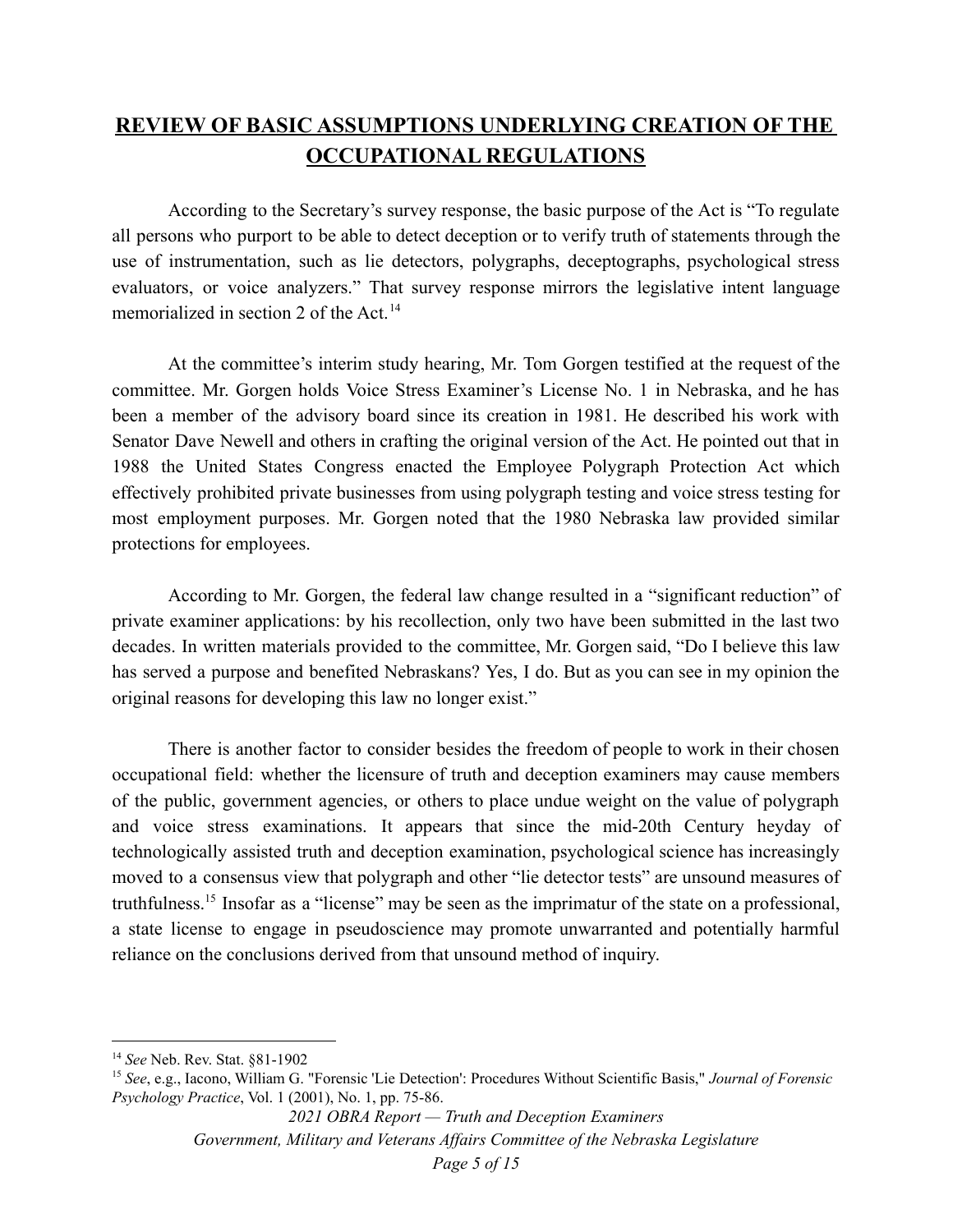At the time of the Act's passage, courts in Nebraska had long held polygraph examinations to be inadmissible as evidence,  $16$  and this is still the position of the courts today.<sup>17</sup> The principal use of truth and deception examinations at the time of the Act was in private employment screening. As noted above, state and federal law now broadly prohibit use of such tests in private employment screening.

The extent to which polygraph and voice stress examinations are taken seriously as analytical tools has been greatly diminished since the enactment of the Act. The dangers presented to the public by such examiners working in Nebraska seem to have likewise been mitigated by subsequent legislation and further developments in the private marketplace. Continuing to operate a licensing program for truth and deception examiners does not comport with the policy principles established in OBRA.

*2021 OBRA Report — Truth and Deception Examiners*

<sup>16</sup> *See Boeche v. State*, 37 N.W.2d 593 (1949) and *State v. Steinmark*, 195 Neb. 545 (1976).

<sup>&</sup>lt;sup>17</sup> *State v. Allen*, 301 Neb. 560 (2018)("We have specifically prohibited the admission of the results of polygraph examinations in evidence, and we have disapproved of any reference to polygraph tests.").

*Government, Military and Veterans Af airs Committee of the Nebraska Legislature*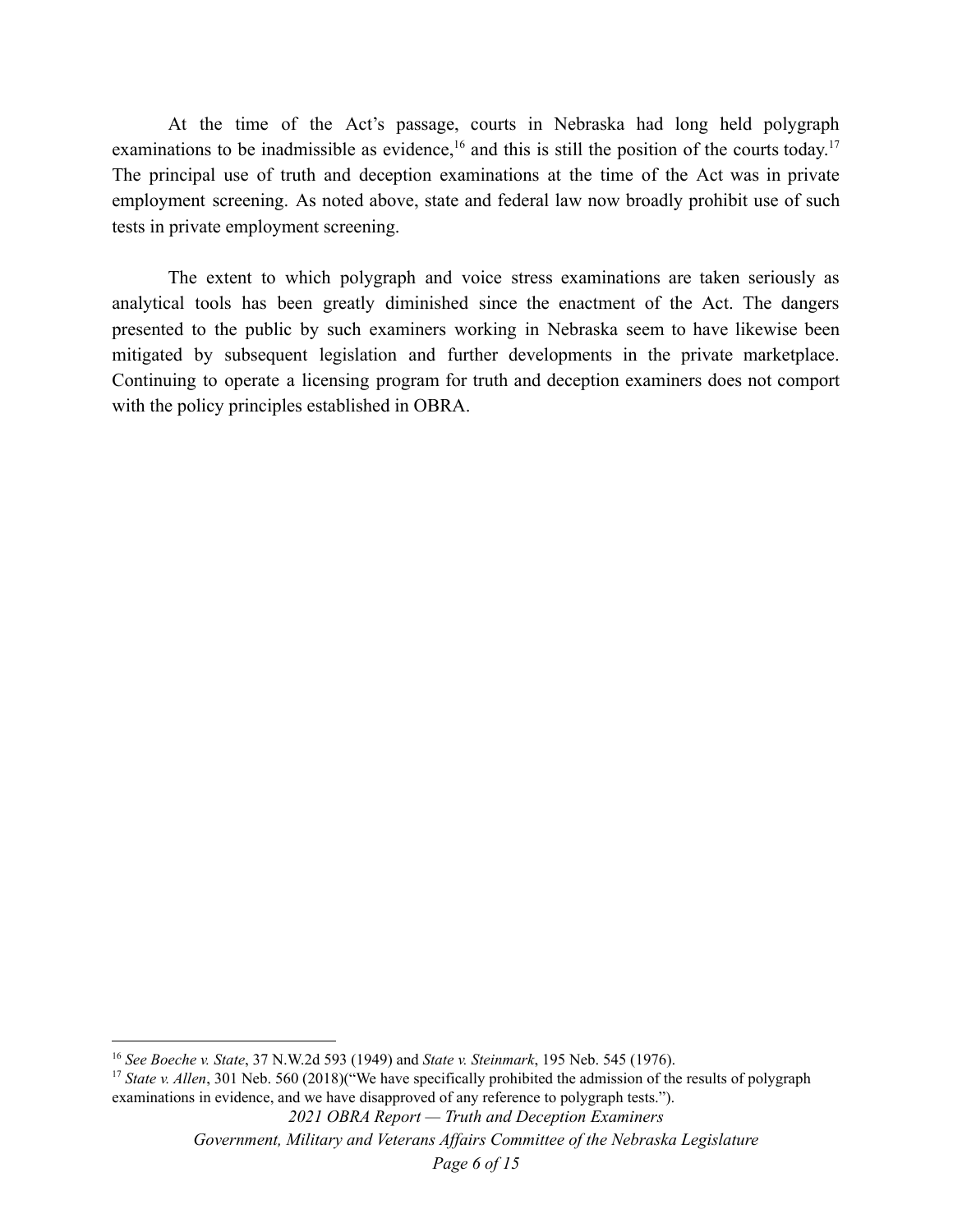## **OBRA POLICY ANALYSIS**

The Occupational Board Reform Act ("OBRA") makes several statements of policy which committees are instructed to apply as part of the regular OBRA review process.<sup>18</sup>

- *1. Does the occupational regulation protect the fundamental right of an individual to pursue a lawful occupation?*
	- a. Analysis: The Act broadly prohibits all persons who are unlicensed from engaging in the regulated activities in Nebraska. Because of the onerous application requirements, the Act substantially impairs the right of an individual to pursue an otherwise lawful occupation as a truth and deception examiner.
- *2. Does the occupational regulation use the least restrictive regulation necessary to protect consumers from undue risk of present, significant, and substantiated harms that clearly threaten or endanger the health, safety, or welfare of the public when competition alone is not sufficient and which is consistent with the public interest?*
	- a. Analysis: Committees completing their regular review of occupational regulations under OBRA must determine whether an occupational regulation is the least restrictive regulation necessary to mitigate the risk of harms that might otherwise result from the practice of the occupation.<sup>19</sup> If the legislative purpose of the Act is to protect members of the public from unqualified or unscrupulous truth and deception examiners, the licensure requirement in the Act does not appear to be the least restrictive regulation necessary to uniformly accomplish this end.
- *3. Is the occupational regulation enforced only against individuals selling goods or services explicitly included in the governing statutes?*
	- a. Analysis: No, the Act is broadly written so as to apply not only to polygraph and voice stress examiners but also to others using any technological means whatever to evaluate truthfulness  $20$
- *4. Is the occupational regulation construed and applied to increase opportunities, promote competition, and encourage innovation?*
	- a. Analysis: No. The Act as currently enforced makes it practically impossible to obtain licensure as a voice stress examiner in Nebraska. With respect to polygraph examiners, the Act imposes restrictions that diminish the population of examiners

*<sup>18</sup> See* Neb. Rev Stat. §§84-946 and 84-948(7)

<sup>19</sup> Neb. Rev. Stat. §§84-937 and 84-948(4)

<sup>20</sup> Neb. Rev. Stat. §81-1902.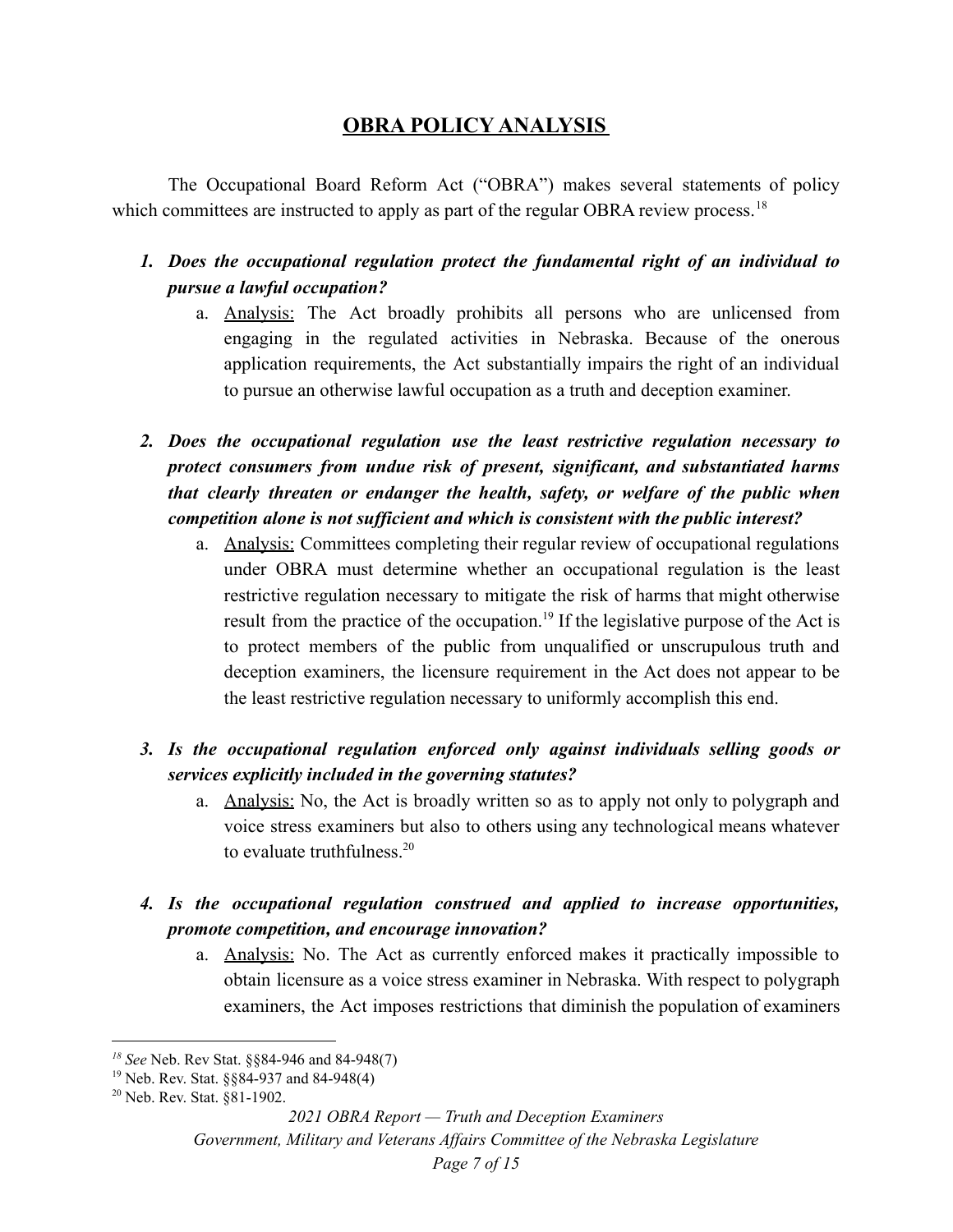in the state and thus reduce competition in that segment of the labor market as well as stifling any possible innovation in this area. Moreover, individuals who in the future may develop reliable technology in this area would actually be in the position of seeking licensure from others whom the scientific consensus deems to be engaged in quackery.

### 5. *Recommendation*

a. Licensing provisions of the Licensing of Truth and Deception Examiners Act should be repealed in their entirety. Two sections<sup>21</sup> of the Act prohibit the use of truth and deception examinations as a condition for private employment and should be preserved in their current form.

<sup>21</sup> Neb. Rev. Stat. §§81-1932 and 81-1933.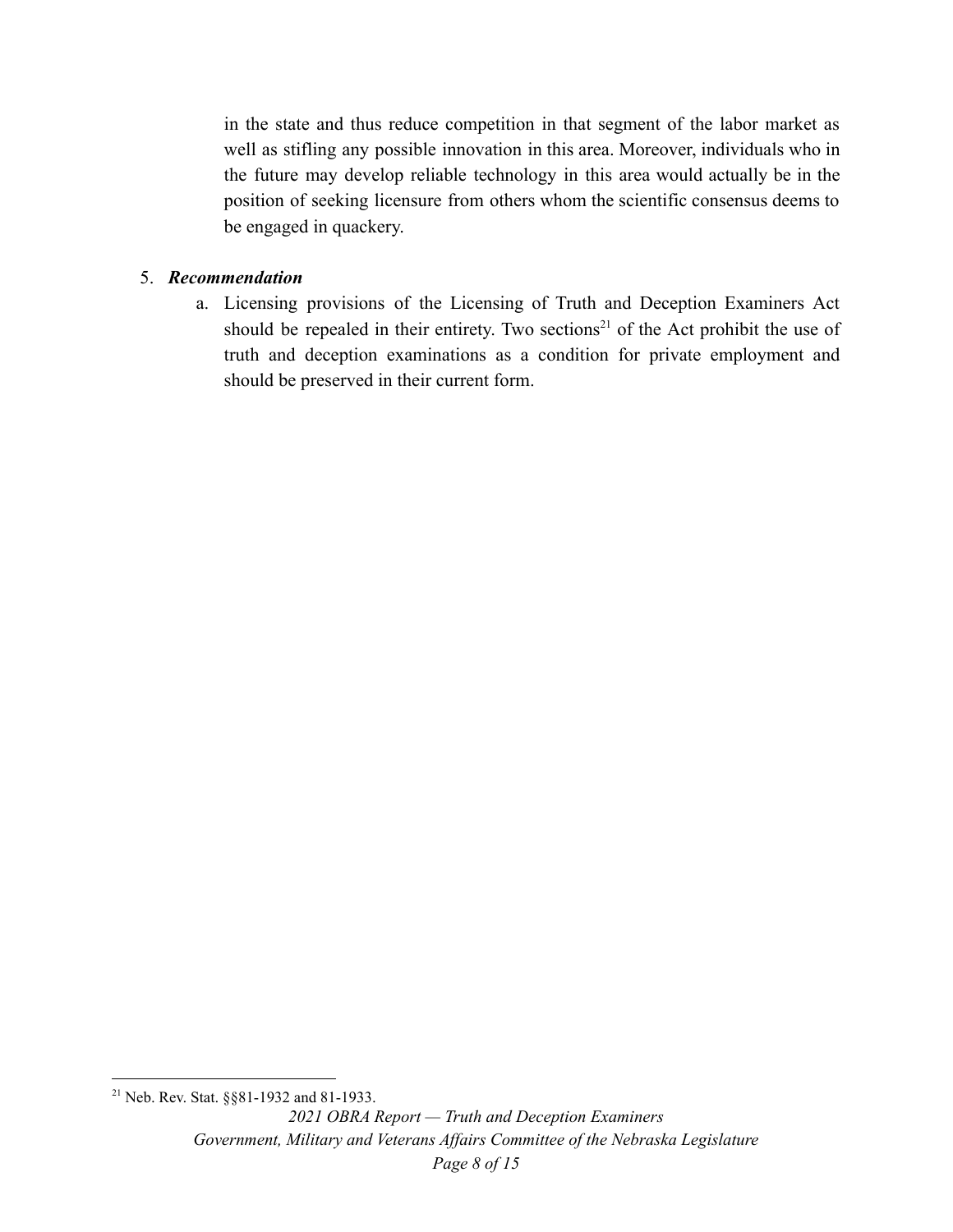## **APPENDIX A: AGENCY SURVEY RESPONSE**

### **General Information**

- Committee of Jurisdiction: Government, Military and Veterans Affairs
- Occupation Regulated: Truth & Deception Examiners
- Occupational Board: Truth & Deception Advisory Board
- Contact: David Wilson, Director
- Purpose: "To regulate all persons who purport to be able to detect deception or to verify truth of statements through the use of instrumentation, such as lie detectors, polygraphs, deceptographs, psychological stress evaluators, or voice analyzers."
- Regulated Professionals: 54
- Year Created: 1980
- Year Active: 1980
- Sunset Date: None

#### **Authorization**

- Statutory Authorization: Neb. Rev. Stat. §§ 1901 to 1936
- Parent Agency: Secretary of State

### **Memberships**

- Number of Members: 9
- Who Appoints: Secretary of State
- Legislative Approval: No
- Qualifications of Members: Secretary is the Chair. 4 members are licensed polygraph examiners. 4 members are licensed voice stress examiners.
- Per Diem: No
- Expense Reimbursement: No
- Term Length: 2 years
- Terms Rotate or Expire at Once: Terms Rotate

#### **Meetings**

- Required FY 2021-2020: 0
	- Held FY 2021-2020: 0
- Required FY 2020-2019: 0
	- Held FY 2020-2019: 0
- Required FY 2019-2018: 0
	- Held FY 2019-2018: 0
- Required FY 2018-2017: 0

*2021 OBRA Report — Truth and Deception Examiners Government, Military and Veterans Af airs Committee of the Nebraska Legislature Page 9 of 15*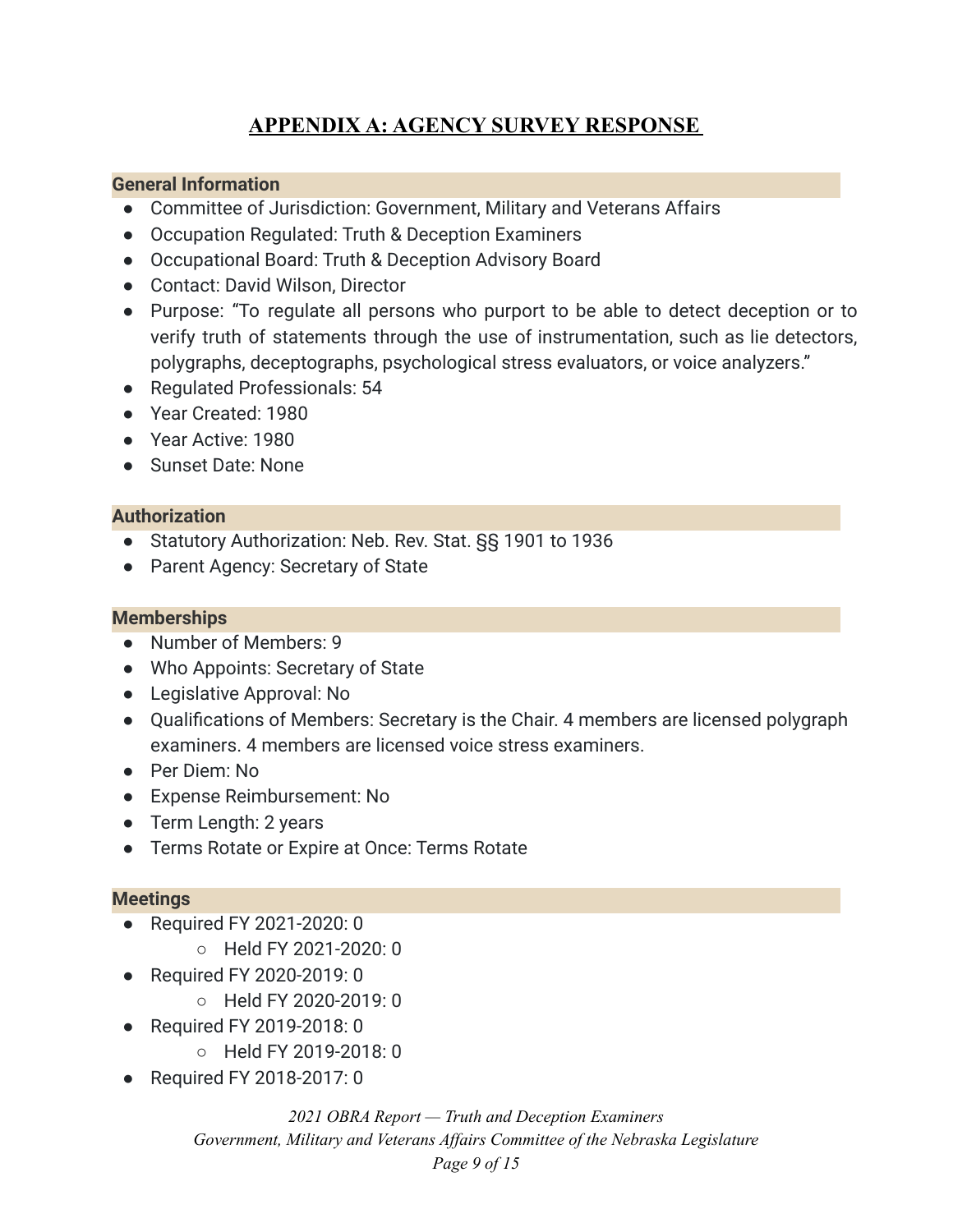- Held FY 2018-2017: 0
- Required FY 2017-2016: 0
	- Held FY 2017-2016: 0

### **Operations**

- Support Staff: 2
- Shared or Separate: Shared with Secretary of State's Licensing Division
- FY 2021-2020 Budget: 351278
- FY 2020-2019 Budget: 311512
- FY 2019-2018 Budget: 307841
- FY 2018-2017 Budget: 294656
- FY 2017-2016 Budget: 267197
- Other Funding Sources: None
- Spending Authority: Neb. Rev. Stat. §§ 81-1921, 81-1922, and 84-512

### **Other**

- Government Certificates Issued: 8
	- Issued Certificate Descriptions: 7 polygraph examiners; 1 voice stress examiner
- Government Certificates Revoked: 0
	- Revoked Certificate Descriptions: N/A
- Government Certificates Denied: 0
	- Denied Certificate Descriptions: N/A
- Government Certificates Penalties Against: 0
	- Penalty Certificate Descriptions: N/A
- Explanation of Effectiveness: "Truth and Deception examinations are tools often used by law enforcement agencies during criminal investigations, pre-employment screenings, or for post-conviction monitoring during probation/parole. The outcomes of those examinations can have serious and significant consequences for the examinee, the victims, and others involved in the underlying crime. The licensing scheme that Nebraska uses ensures that those using this tool are highly trained in the practices and procedures for giving these examinations."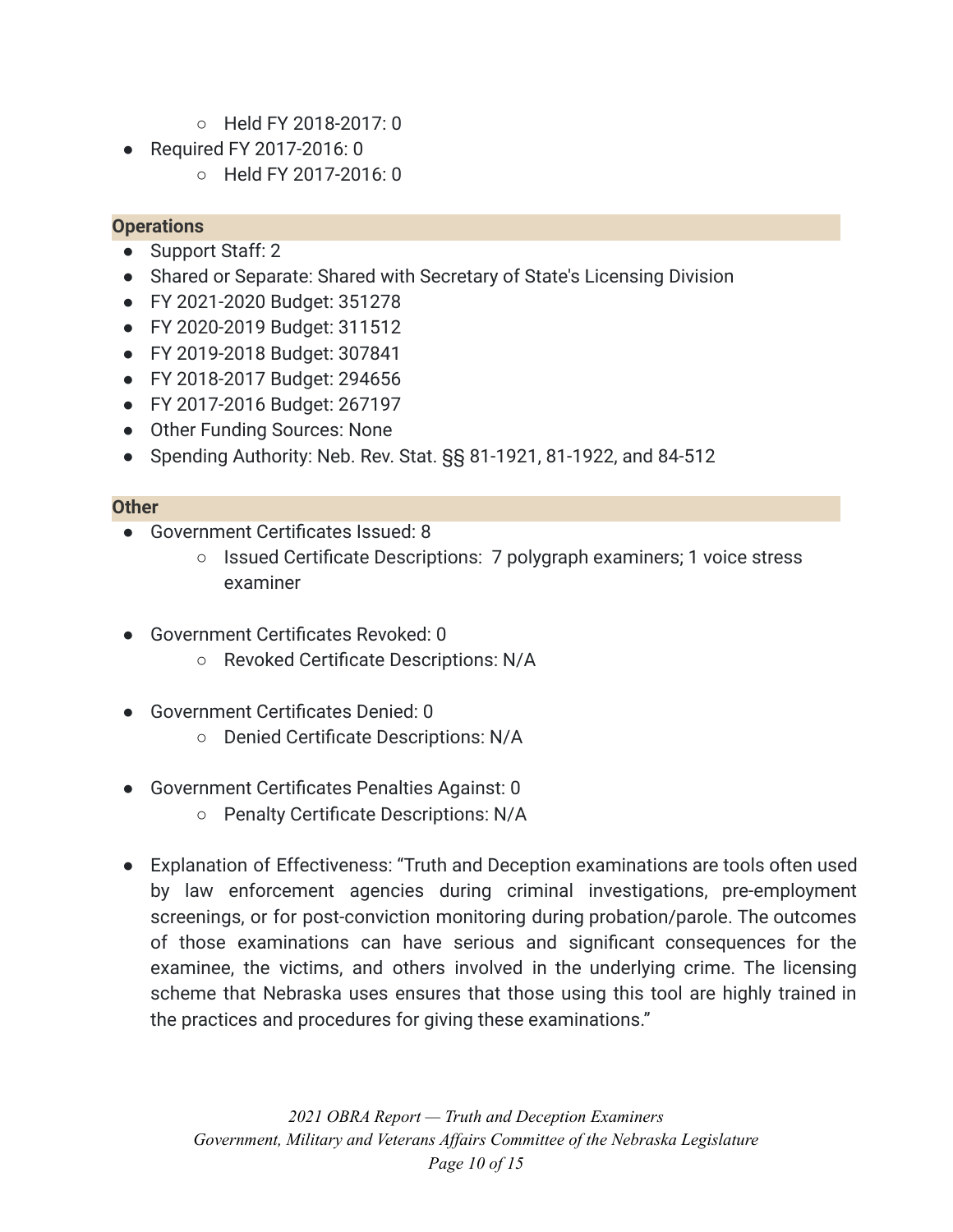- Potential Harm: "The Board ensures that only those with the skill and training are able to perform these tests. Otherwise, anyone who can afford the equipment could perform the tests, resulting in inaccurate or unreliable tests that could bring harm to the parties."
- Regulation Comparison: *[See attached table]*
- Subject to Regulations of Act (LB407): No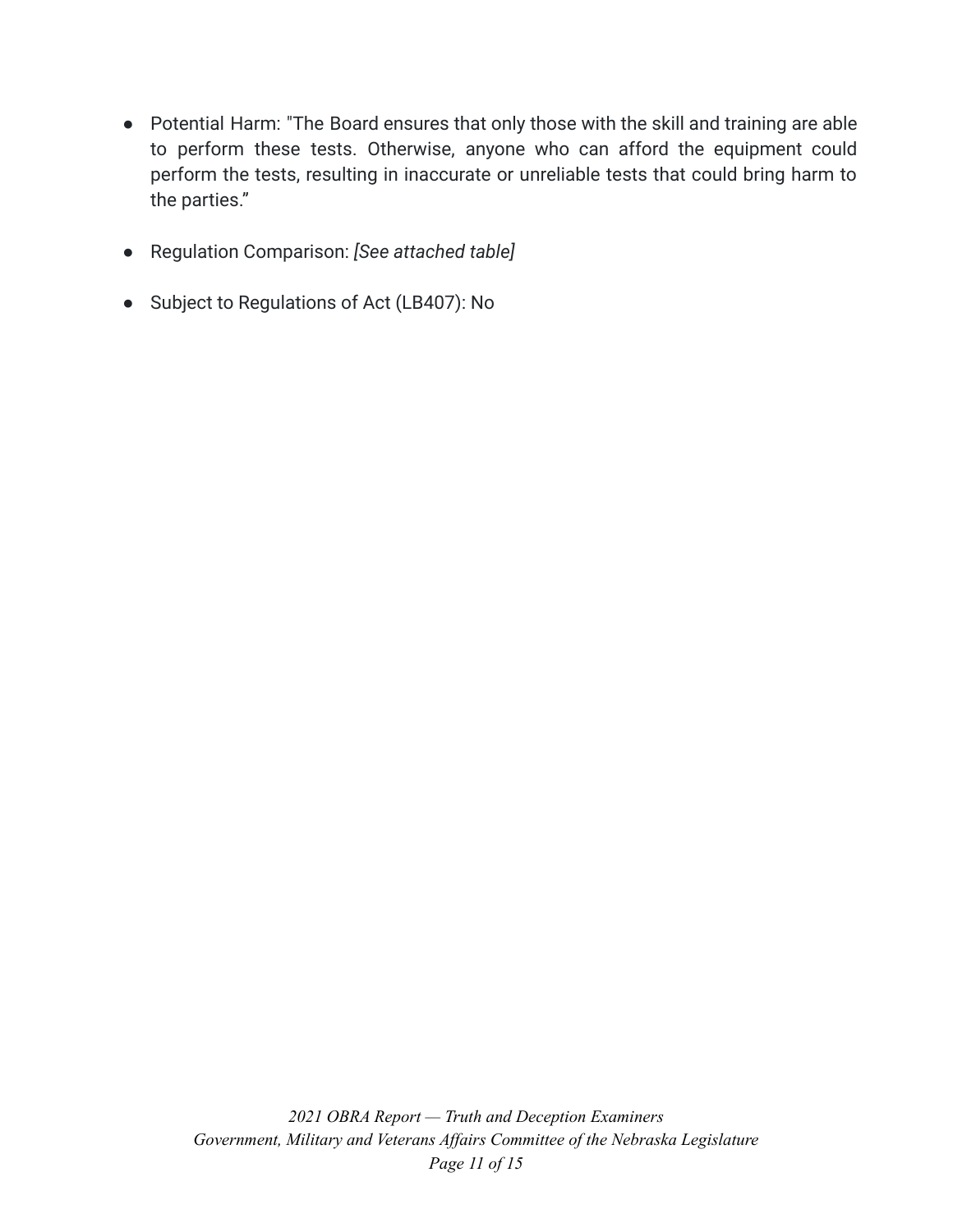| Montana | <b>Missouri</b>                           | Mississippi | <b>Minnesota</b> | Michigan  |               | Massachusetts | <b>Maryland</b> | <b>Maine</b> | Louisiana              | Kentucky   | Kansas | <b>BWG</b> | Indiana                                                                                          | Illinois    | <b>Debo</b> | <b>Hawaii</b> | Georgia | <b>Flordia</b> | 8 | Delaware | <b>Connectiout</b> | Colorado | <b>California</b> | <b>Arkansas</b> | Arizona | <b>Alaska</b> | Alabama                                                                                                                                                           |  |
|---------|-------------------------------------------|-------------|------------------|-----------|---------------|---------------|-----------------|--------------|------------------------|------------|--------|------------|--------------------------------------------------------------------------------------------------|-------------|-------------|---------------|---------|----------------|---|----------|--------------------|----------|-------------------|-----------------|---------|---------------|-------------------------------------------------------------------------------------------------------------------------------------------------------------------|--|
| ह       | ह                                         | శ్లే        | 종                | శే        |               | 롱             | Z               | 줐            | No; certification only | Ř          | Z      | χes        | 斎                                                                                                | 贡           | 롱           | 롱             | 롱       | 롱              | 롱 | 롱        | 롱                  | 중        | Z                 | 斎               | 중       | 롱             | 斎                                                                                                                                                                 |  |
|         |                                           | ă           |                  | 종         |               |               |                 | λes          | χes                    | Yes        |        |            | 중                                                                                                | Yes         |             |               |         |                |   |          |                    |          |                   | Yes             |         |               | ã                                                                                                                                                                 |  |
|         |                                           | Z           |                  | á         |               |               |                 | 斎            | ã                      | ă          |        |            | 종                                                                                                | 贡           |             |               |         |                |   |          |                    |          |                   | Z               |         |               | 贡                                                                                                                                                                 |  |
|         |                                           | Yes         |                  | χes       |               |               |                 | Yes          | Yes                    | Yes        |        |            | 롱                                                                                                | Yes         |             |               |         |                |   |          |                    |          |                   |                 |         |               | Yes                                                                                                                                                               |  |
|         |                                           | <b>OS\$</b> |                  | exa miner | \$100-Private |               |                 | 2100         | S50 to \$100           | <b>SSO</b> |        |            | 00E\$-051\$                                                                                      | <b>S100</b> |             |               |         |                |   |          |                    |          |                   | \$120           |         |               |                                                                                                                                                                   |  |
|         | License Only required in St. Louis County |             |                  |           |               |               |                 |              |                        |            |        |            | Falls under their Private Detective License<br>\$100 Falls under their Private Detective License |             |             |               |         |                |   |          |                    |          |                   |                 |         |               | \$150 in vestigative experience<br>degree or evidence that the applicant has<br>had five consecutive years of actice<br>۳<br>Must have proof of holding a college |  |

*2021 OBRA Report — Truth and Deception Examiners Government, Military and Veterans Af airs Committee of the Nebraska Legislature Page 12 of 15*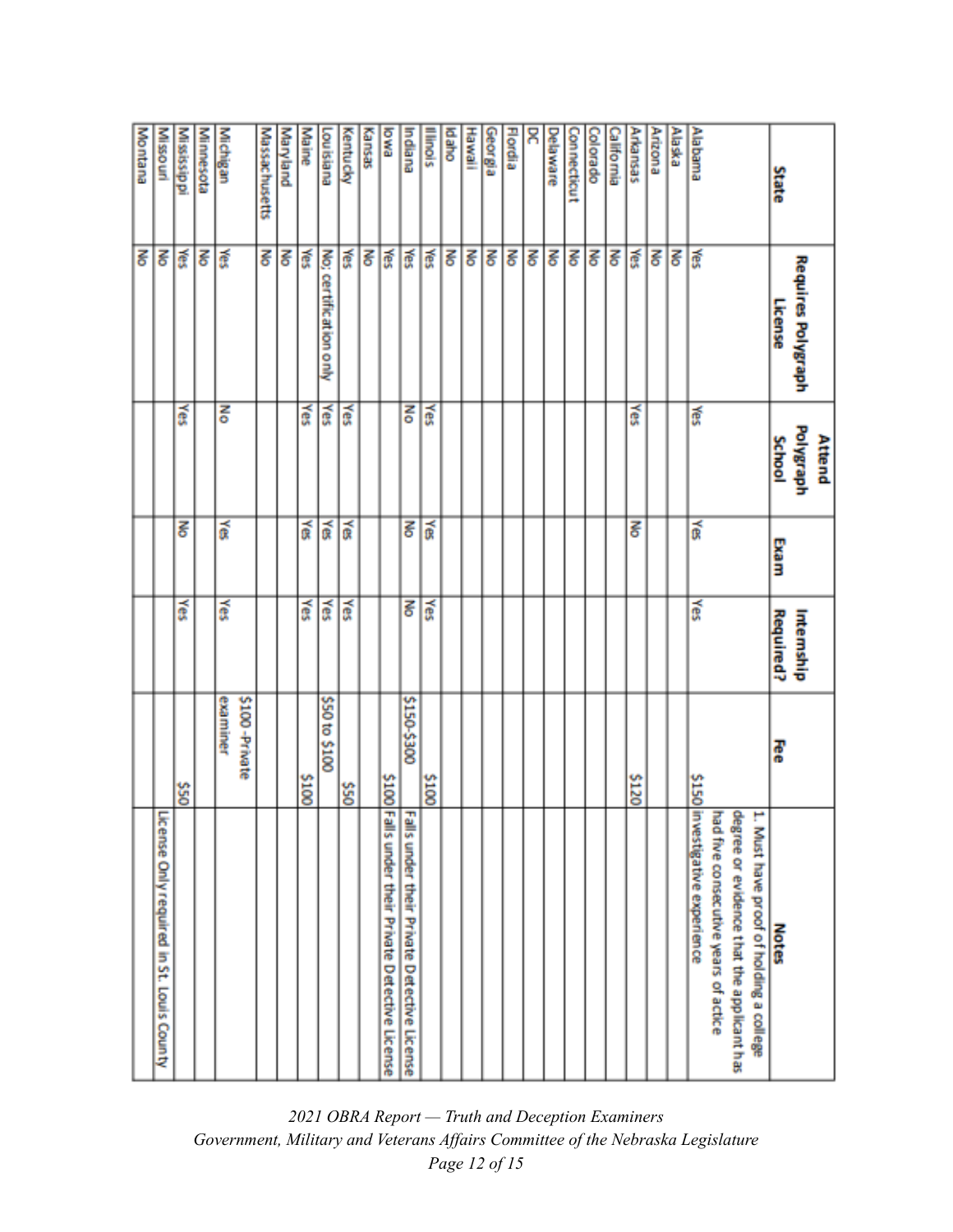| Wyoming | Wisconsin | West Virginia | Washington | <b>Airginia</b> | Vermont | ے<br>و | Texas                                       | <b>Tennessee</b> | South Dakota | South Carolina                | Rhode Island | Pennsylvania | Oregon | Oklahoma    | <b>Ohio</b> | North Dakota | <b>North Carolina</b> |       | New York | New Mexico | New Jersey | New Hampshire | Nevada |
|---------|-----------|---------------|------------|-----------------|---------|--------|---------------------------------------------|------------------|--------------|-------------------------------|--------------|--------------|--------|-------------|-------------|--------------|-----------------------|-------|----------|------------|------------|---------------|--------|
| 롱       | Š         | ₹             | 롱          | ₹               | ₹       | ₹      | 롱                                           | ã                | ã            | ξŘ                            | 롱            | 롱            | Š      | 斎           | 롱           | Š            | 贡                     |       | 롱        | ã          | 롱          | Š             | ã      |
|         |           | 贡             |            | á               | 贡       | 롱      |                                             | ã                | ã            | ã                             |              |              | ă      | á           |             | 贡            | ã                     |       |          | ã          |            |               | ã      |
|         |           | ₹             |            | ₹               | 중       | ă      |                                             | ã                | 종            | ₹                             |              |              | 즗      | ត្ថិ        |             | 중            | Yes                   |       |          | ₫          |            |               | Xes    |
|         |           | ≸             |            | š               | λes     | χes    |                                             | ă                | 중            | ₹                             |              |              | λēς    | ă           |             | λēς          | χes                   |       |          | š          |            |               | 종      |
|         |           | <b>S100</b>   |            | š               | \$15    | COBS   |                                             | 002\$            | \$75         | ನ                             |              |              | 16\$   | <b>S150</b> |             | š            |                       | \$150 |          | 005\$      |            |               | 079\$  |
|         |           |               |            |                 |         |        | Repeale<br>dits licensing laws in September |                  |              | Fee not<br>set in regulation. |              |              |        |             |             |              |                       |       |          |            |            |               |        |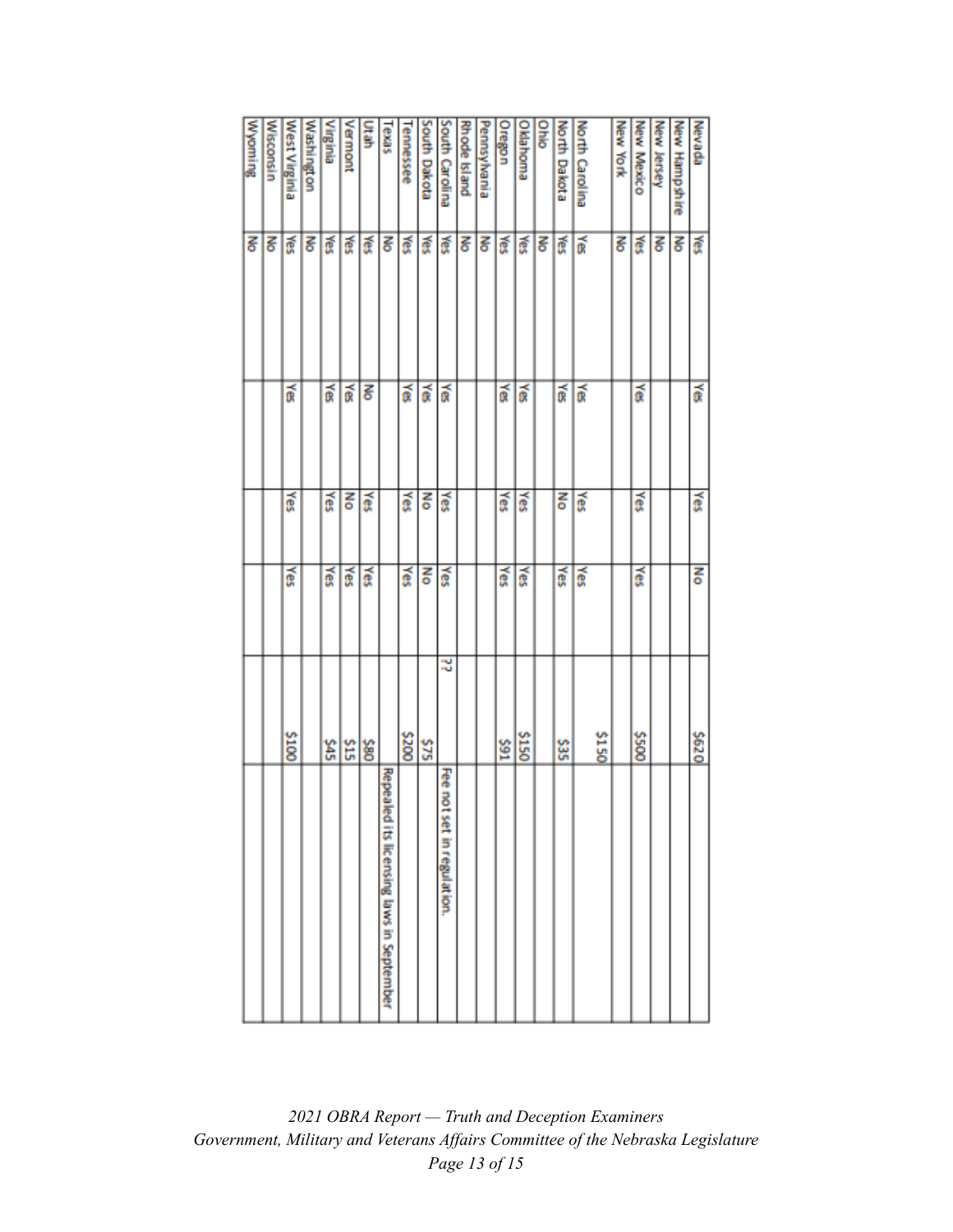|                     |   |                  |      |                               | 중                              | Revada             |
|---------------------|---|------------------|------|-------------------------------|--------------------------------|--------------------|
|                     |   |                  |      |                               | 종                              | Montana            |
|                     |   |                  |      |                               | 히                              | <b>Missouri</b>    |
|                     |   |                  |      |                               |                                | Mississippi        |
|                     |   |                  |      |                               | ह                              | <b>Minnesota</b>   |
|                     |   |                  |      |                               | 종                              | <b>Michigan</b>    |
|                     |   |                  |      |                               | 종                              | Massachusetts      |
|                     |   |                  |      |                               | 종                              | Maryland           |
|                     |   |                  |      |                               | 종                              | Maine              |
|                     |   |                  |      |                               | 종                              | Louisiana          |
|                     |   |                  |      |                               | š                              | <b>Kentucky</b>    |
|                     |   |                  |      |                               | Š                              | Kansas             |
|                     |   |                  |      |                               | 롱                              | BWQ                |
|                     |   |                  |      |                               | ह                              | Indiana            |
|                     |   |                  |      |                               | No,<br>for Law Enforcement Use | Illinois           |
|                     |   |                  |      |                               | Z                              | bdaho              |
|                     |   |                  |      |                               | ह                              | Hawaii             |
|                     |   |                  |      |                               | 롱                              | Georgia            |
|                     |   |                  |      |                               | Ιš                             | <b>Flordia</b>     |
|                     |   |                  |      |                               | 종                              | Χ                  |
|                     |   |                  |      |                               | 롱                              | Delaware           |
|                     |   |                  |      |                               | 롱                              | <b>Connecticut</b> |
|                     |   |                  |      |                               | 종                              | Colorado           |
|                     |   |                  |      |                               | 종                              | California         |
| \$156 required;     |   | 롱                | 종    | ₹                             | ă                              | <b>Arkansas</b>    |
| check<br>Background |   |                  |      |                               |                                |                    |
|                     |   |                  |      |                               | 롱                              | Arizona            |
|                     |   |                  |      |                               | 롱                              | Alaska             |
|                     |   |                  |      |                               | ह                              | Alabama            |
| <b>Notes</b>        | Ŧ | <b>Required?</b> | Exam | <b>School</b>                 | Requires Voice Stress License  | State              |
|                     |   | Internship       |      | Voice Stress<br><b>Attend</b> |                                |                    |
|                     |   |                  |      |                               |                                |                    |